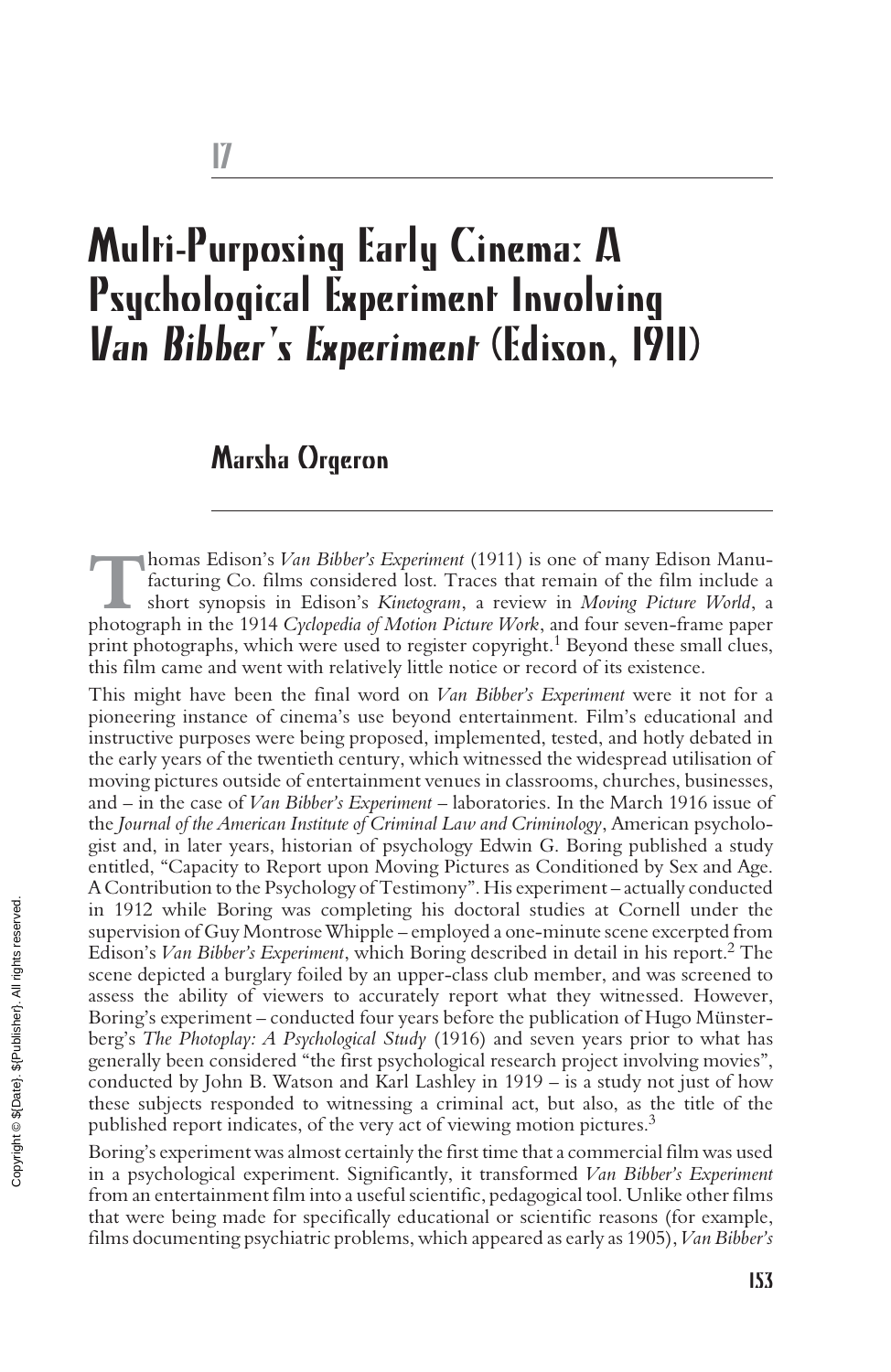*Experiment* was repurposed by Boring to study the very nature of spectatorship and memory.<sup>4</sup> This reorientation of an entertainment film exposes intriguing aspects of the era's scientific experimentation, including its intersection with the development of film form and narrative structure. How else, one can imagine Boring and Whipple pondering, could subjects in a psychological study "witness" a crime other than by way of moving images?<sup>5</sup>

The motion picture, it seems, offered a realist mode with which to tackle any number of social science challenges, though its employment by the scientific community in the pre-1915 era remains relatively untouched by film historians as well as by those working in the history of psychology.<sup>6</sup> When discussing his studies at Cornell in *A History of Psychology in Autobiography* (published in 1952), Boring mentions the experiment only in passing, despite the fact that his use of film appears to be a – if not *the* – truly pioneering aspect of this study.<sup>7</sup> Whipple's introduction to his *Manual of Mental and Physical Tests*, first published in 1914, just on the heels of the *Van Bibber's Experiment* study, comments on Boring's conclusions but not, except in passing, on his methodology.<sup>8</sup> This essay, then, considers Boring's extra-theatrical use of Edison's film in part to restore the importance of Boring's pioneering work to the history of psychology as well as to film history, especially with regard to film's early twentieth-century multipurpose functionality.

### **The film**

*Van Bibber's Experiment* is an adaptation of Richard Harding Davis's short story, "Van Bibber's Burglar", first published in December 1890 in the New York *Evening Sun* and subsequently in Davis's collection, *Gallegher and Other Stories* in 1891.<sup>9</sup> The film depicts a "burglar" (played by Marc McDermott) being released from the State Penitentiary (Figure 1). He returns home to his wife (Mary Fuller) and promises "to begin a new life" by leaving his criminal ways behind him, but struggles to find work. In the meantime, the film introduces us to Van Bibber (Robert Conness, in his third turn at the role in an Edison Co. production) – an upper-class character about whom Davis wrote numerous stories, many of which were adapted into films in the 1910s. At a club, Van Bibber encounters a detective wielding photographs of jewel thief suspects, paving the way for his experiment. Walking home, he spies a suspicious character in the act of burgling. Van Bibber pounces on the man, removes his gun, and recognises his face from the detective's photographs. After forcing him to return the stolen goods, Van Bibber feels sympathy for the unfortunate soul and so embarks upon his experiment: he takes the burglar home with him, clothes him properly, and shows him "his new self in the mirror", which causes "his confidence and his belief in his own manhood" to return. After testing the burglar's resolve, Van Bibber gives him enough money to take his wife out west to start anew. *Moving Picture World* described the "very effective climax" as follows: "The reformed burglar sends Van Bibber a fine picture of himself and wife and child, happy in the free and breezy West and a check, paying back the money Van Bibber had given him".<sup>10</sup>

#### **The experiment**

Edward Garrigues Boring was an engineering major at Cornell when he used elective hours to take his first psychology course with E.B. Titchener in 1905. Following a stint as an engineer with Bethlehem Steel in 1908, Boring taught science and mathematics and then returned to Cornell to earn his Ph.D. in Psychology in 1914 under Titchener's direction. During his course of study, he had four minor subjects and published in each of these areas, including educational psychology with G.M. Whipple, at whose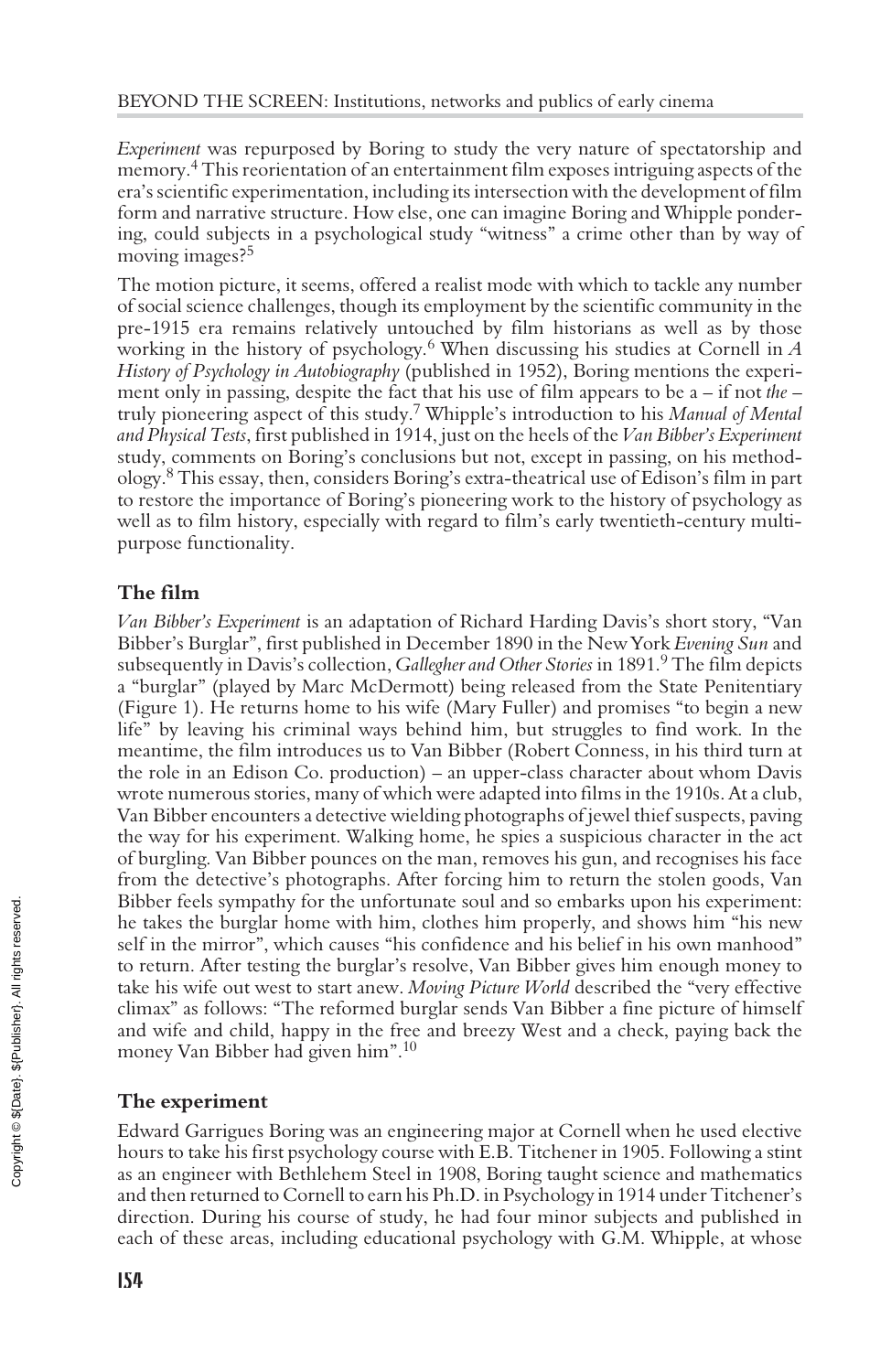

*Fig. 1. The burglar is released from prison in* Van Bibber's Experiment*. Frame from the paper print in the copyright file for* Van Bibber's Experiment*. [Courtesy U.S. Dept. of the Interior, National Park Service, Thomas Edison National Historical Park.]*

suggestion he "completed a study of the fidelity of report on moving-picture incidents" (the *Van Bibber's Experiment* experiment).<sup>11</sup> Whipple had already moved from the psychology to the education department to pursue psychological testing methods by the time of Boring's doctoral work, partly in response to Titchener's advocacy for a purely scientific psychology.<sup>12</sup> Tantalisingly enough, Boring's experiment was conducted in 1912, the same year that Louis Leon (L.L.) Thurstone – another future preeminent psychologist and recent Cornell graduate in Engineering – began to work as Thomas Edison's assistant prior to attending the University of Chicago to pursue a Ph.D. in Psychology.<sup>13</sup>

Though the "how" of Boring's acquisition of *Van Bibber's Experiment* is unclear, the "why" is less so. As his published study suggests, Boring was not only testing the memory of his human subjects but also – quite deliberately – film's efficacy as a scientific tool. He begins his published report by questioning the value of still pictures or live events to gauge the "reliability of report" (the ability of witnesses to accurately report facts in a deposition situation). Boring proposes that moving pictures are a solution to the "disadvantage of both" of these other forms, offering a greater capacity to represent "human action" than photographs and more "accurate control" than a standard "event-test".<sup>14</sup> Boring's subjects for the study were forty-four in number, including Ithaca public school children, Cornell undergraduates, five psychology graduate students, and, interestingly enough, two psychology professors, all of whose identities are unknown.<sup>15</sup>

The scene screened from *Van Bibber's Experiment* lasted around one minute, beginning with Van Bibber's sighting of the burglar – who "is crouching before the gate with a sack of plunder beside him" (Figure 2). The published report's summary of the scene explains that Van Bibber is "well-dressed, wearing a silk hat and a light overcoat" and that the burglar is "very uncouth with ragged clothes, unkempt hair partly covered by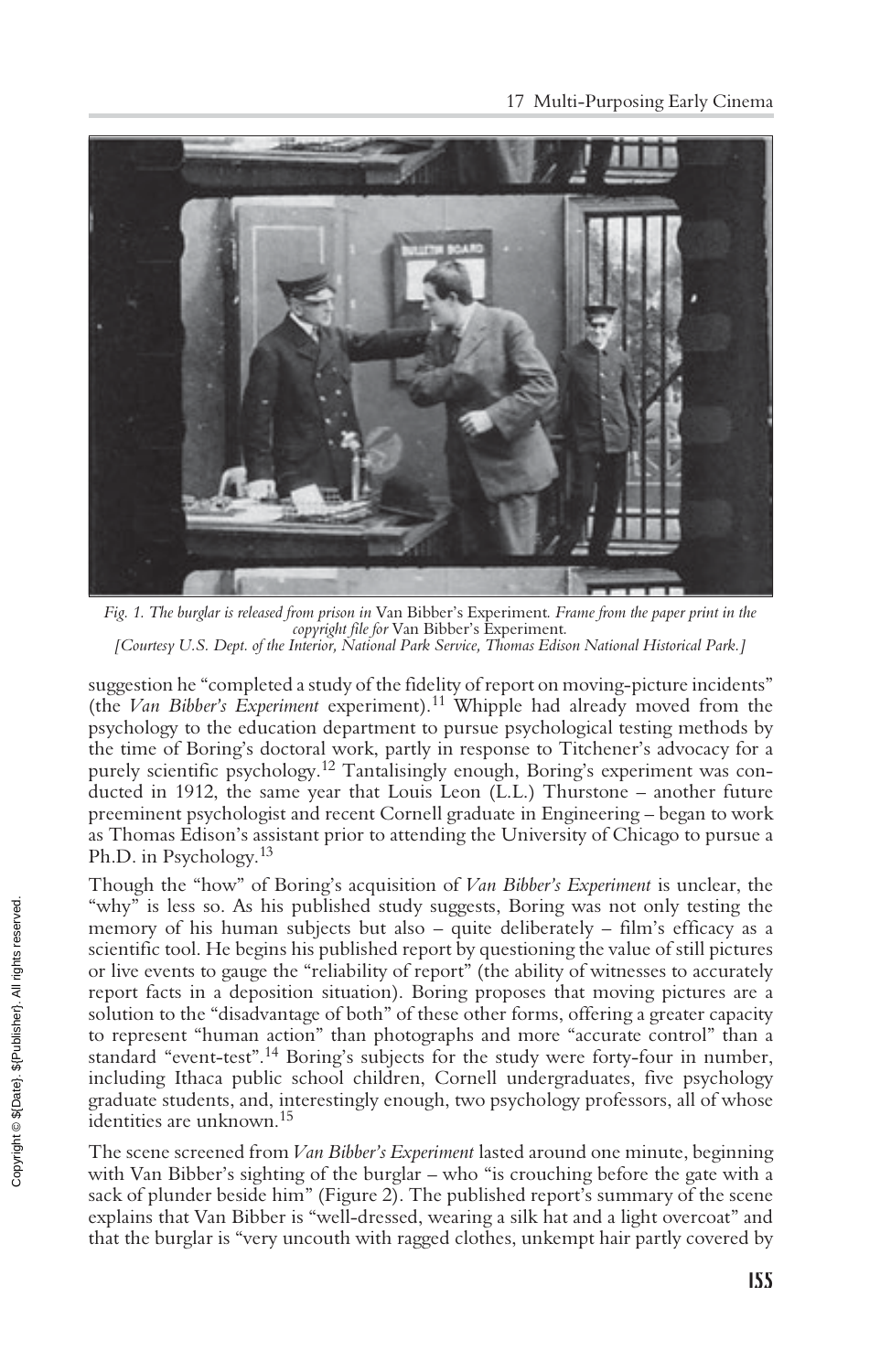

*Fig. 2. Van Bibber (standing) catches the burglar red handed. This image was originally published with the caption, "Scene from Photoplay 'Van Bibber's Experiment'. Courtesy of Thomas A. Edison, Inc. Orange, N.J.", in David Hulfish,* Cyclopedia of Motion Picture Wor*k (Chicago: American Technical Society, 1914).*

a cap, and a face lined and rough". The excerpt included Van Bibber's discovery and disarming of the burglar, a conversation between the two men, the burglar returning the "bag of plunder", and finally Van Bibber's escorting of the burglar, at gunpoint, out of the scene. Boring notes that this scene was "colored blue, in order to produce a moonlight effect, a condition which renders the detail slightly less distinct than it would otherwise be", although he never reflects upon the possibility of the tinting impeding or otherwise influencing his subjects' comprehension or retention of the scene's details.<sup>16</sup>

Boring borrowed a hand cranked "kinematograph" from Cornell's Department of Physics and projected the film from just behind the subjects, who were instructed as follows: "Sit in this chair and watch the wall over there. I am going to show you a picture upon the wall. I want you to watch it with your best attention. Be sure to watch it carefully all the time".<sup>17</sup> Following the screening, each subject gave an oral report of everything they remembered, swore to their degree of confidence in the veracity of their statements, and answered a twenty-six question questionnaire. The questions, with correct answers in parentheses, were published in the report, ranging from "Where did the man get the revolver with which he controlled the burglar? (From the ground; indirectly he got it from the burglar)" to "What sort of a neck-tie did the man wear? (White)" and "How long did it take to show the picture? (About one minute)".<sup>18</sup>

The questionnaire is a fascinating document. While Boring did not publish the subjects' answers, the questions provide a compendium of details from the lost scene as well as insight into the methodology of a psychological experiment of the period. Most of the questions are open; but some are implicative, offering a misleading possibility as in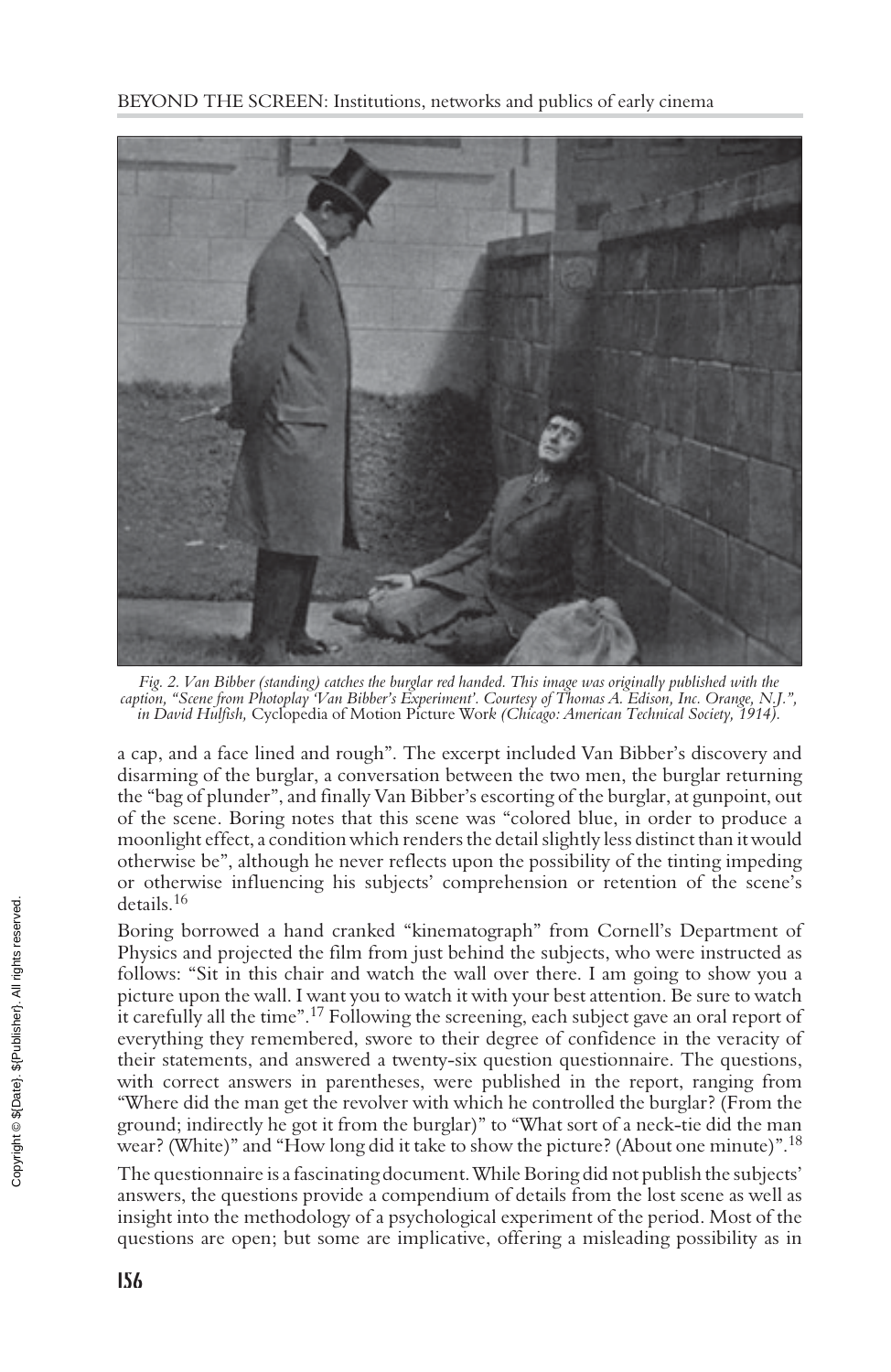"Did the burglar resist when the man grabbed him by the throat? (The man did not take the burglar by the throat)". Since the spectators were unaware that they would be tested on the details of the screening (note that they were not alerted to anything beyond the fact that they should pay close attention to the images), they were in essence being drilled on both memory and, perhaps even more so, on their individual attention to detail. Much of this detail was fairly microscopic in nature and would certainly not have been the type of information retained by an ordinary spectator of a motion picture, who would presumably have been focused on the characters and story. Perhaps this is the reason that the scene Boring selected was also not filled with much in the way of dramatic action – in essence it depicts an encounter, a conversation, albeit one involving a criminal (note also that the "questionary" uses the terms "man" and "burglar", linguistically assigning roles to the characters). Furthermore, the very act of excerpting robbed the test subjects of what, to the viewer of the whole, would have been essential narrative context: of potential identification with Van Bibber, sympathy for the downtrodden burglar, and satisfaction with the film's happy ending when the burglar attains a new life for himself and his family.

Although the results of Boring's study are not my focus here, especially given the experiment's many variables and acknowledged flaws (for example, "The men included more graduate and fewer under-graduate students than did the women"), it is worth noting that Boring concludes that "there is considerable presumption of a difference in excellence of report between men and women in favour of the former; that no such sex-difference is apparent in childhood; and that the reports of adults are more adequate and accurate than those of children".<sup>19</sup> Given the many permutations of data that Boring assesses to arrive at this conclusion, there is one especially noteworthy omission in the published report: despite the ambitions articulated at the beginning of the publication with regard to the superiority of moving pictures as experimental stimuli, Boring makes no comment about this methodology – or of its potential influence on the experiment's outcome – in his conclusion or summary beyond the rather pat, if prominent, "summary statement #1", which reads: "The moving picture presents a satisfactory and an easily and accurately controlled form of event-test".<sup>20</sup> This matterof-factness is curious, especially given the titling of Boring's report and his framing of the experiment in terms of the method's novelty. Boring's ultimate downplaying of the role of the motion picture as stimulus may be symptomatic of any number of things. Despite his reticence, Boring's use of film clearly deserves comment, especially given its implied assumptions about film spectatorship as well as scientific methodology. Taken out of its context, the scene is not meant to invoke a larger narrative for the spectator-subjects, but rather to be replete with reportable temporal, spatial, and even sartorial details. The assumption here, then, is that film viewing habits reflect observational habits of daily life, and vice versa. This purports to be a study of witnesses' abilities to report in a deposition-like scenario, but is more accurately a study of spectators' ability to remember details from a moving picture scene.

Boring clearly perceived this film fragment as a convenient container of information, and the experiment thus amounts to a kind of viewing retention examination. Because film was used as a vehicle for this information there lurks an underlying assumption that it is closer to the experience of real-life witnessing than other available options. However unintentionally, the experiment anticipates several decades of theories about cinematic realism and the spectator's relationship to moving images. In its presumed faith in the correspondence between real life and cinematic witnessing, Boring's test suggests an early subscription to a line of thinking that André Bazin and Siegfried Kracuaer would surely have appreciated: that film is an especially fit vehicle for preserving reality. Furthermore, the test relies upon – presumes, in fact – the notion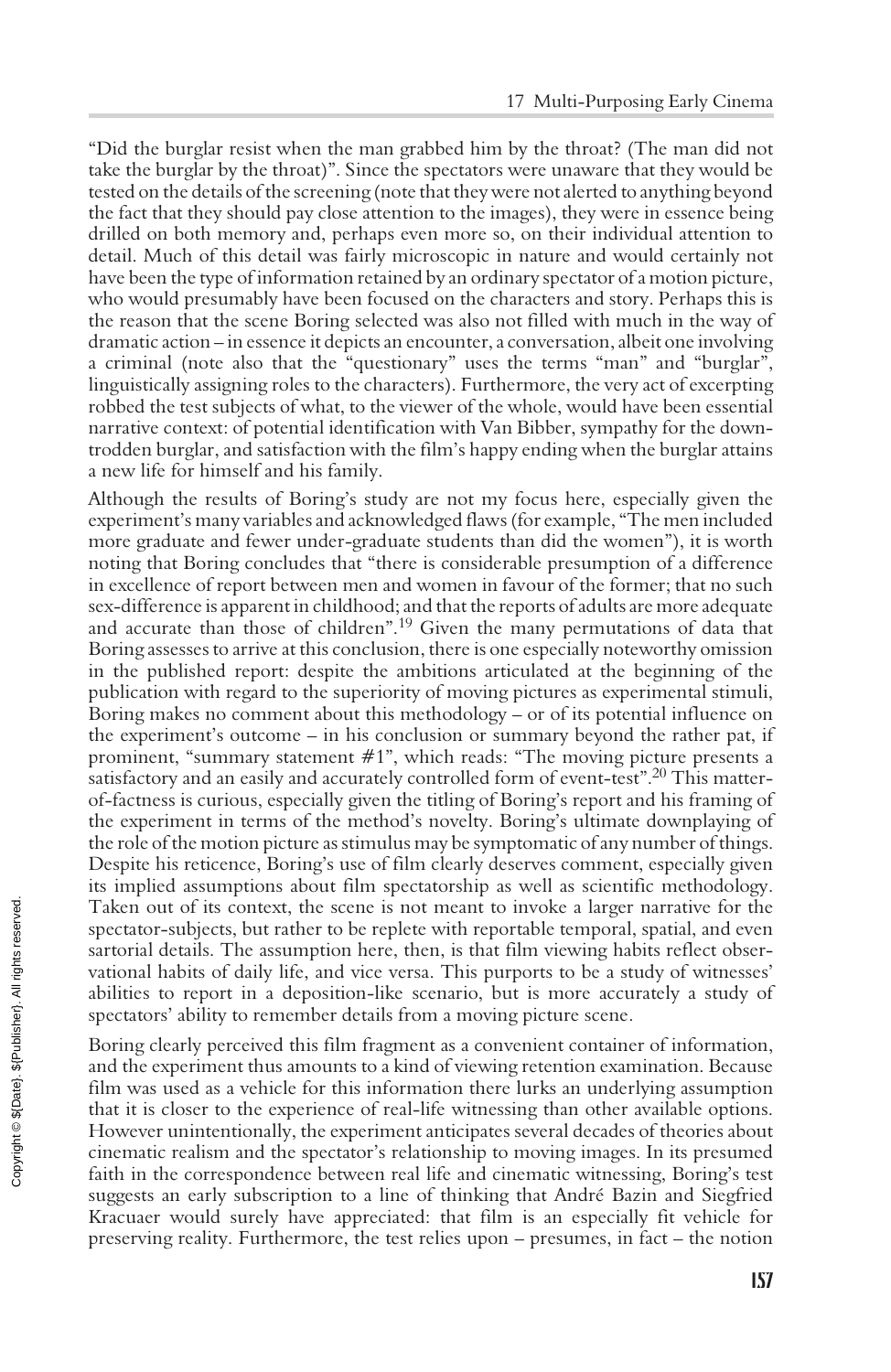of a wholly immersed viewing subject, even as it fails to acknowledge that such immersion is, even at this relatively early moment in film history, facilitated by a narrative context that is here dismantled. "Correct" responses, Boring suggests, are a product of "watching with (one's) best attention". Boring, however, seems unbothered by the possibility that there might be another mode of viewing that might bypass details like preferred neckwear, especially when belonging to the character who is *not* the criminal. Had his subjects viewed the film *as a film*, surely other factors – emotional, identificatory, and so on – would have played a role in their responses, a variable curtailed by the very act of excerpting.

Still, Boring's choice of films – perhaps even of this particular scene from this film – is curious: he does not select a scene depicting a crime in progress, but rather what happens after a crime has been committed. The fact that this scene was chosen – rather than one depicting, say, a family quarrel or people shopping – seems a deliberate selection in which is implicit the belief that the images reflect something worth deposing a witness about. Additionally, surely the more methodologically sound approach would have been to show the entire film and then to ask about details selected from the larger narrative whole. Instead, participants were primed to focus attentively on the one scene they were tested upon, an experience that deviates both from real-world observation as well as from moviegoing behaviour.

#### **Some conclusions**

Film's use in the laboratory offers us just one instance of its dynamic existence beyond conventional exhibition sites and entertainment purposes. The fragmenting of *Van Bibber's Experiment* into an especially useful one-minute scene and its reduction, in the experiment, to a series of potentially memorable details (actions, attire, duration, props) forces us to rethink film's purposefulness and functionality in an era replete with such non-theatrical uses. Where *Moving Picture World*'s review applauded *Van Bibber's Experiment* – despite disparaging Davis's skills as an author – for its "real Americanism, the noble sentiment, which in this newer and fresher world of ours, freer from the taint of caste and social prejudice, holds out a larger hope to erring or oppressed humanity", Boring's experiment stripped the film of its redemptive message and narrative integrity, borrowing only actions surrounding the criminal act that, the same review observed, was "not supposed to occur in moving pictures, however largely … [burglars] may figure in the daily press". Noting that audiences easily understood the plot and literally applauded the burglar's new lease of life at the film's end, the review held up *Van Bibber's Experiment* as the kind of film that "moving picture audiences everywhere are hungry for".<sup>21</sup>

In one context then, *Van Bibber's Experiment* can be considered a noteworthy example of uplifting narrative cinema, a well-made, socially redemptive story that was deemed particularly satisfying for American audiences. It was also part of a wave of literary adaptations by well-known contemporary authors (Edison's *Kinetogram* touted this in the film's publicity), in this case constructed around a recurring character in almost serial form. But *Van Bibber's Experiment* was also successful in part, as *Moving Picture World* pointed out, because the film "follows a very clever conception of the film maker, which he did not find in the story and which is entirely his own".<sup>22</sup> In fact, comparison between the short story and the film suggests many transformations and inventions which, the review claimed, facilitated the film's success.

In another context, the film functioned as a differently malleable text, valued for the ease with which it could be taken apart and removed from its originally intended context, presented not as entertainment but as stimulus. Boring's disregard for the film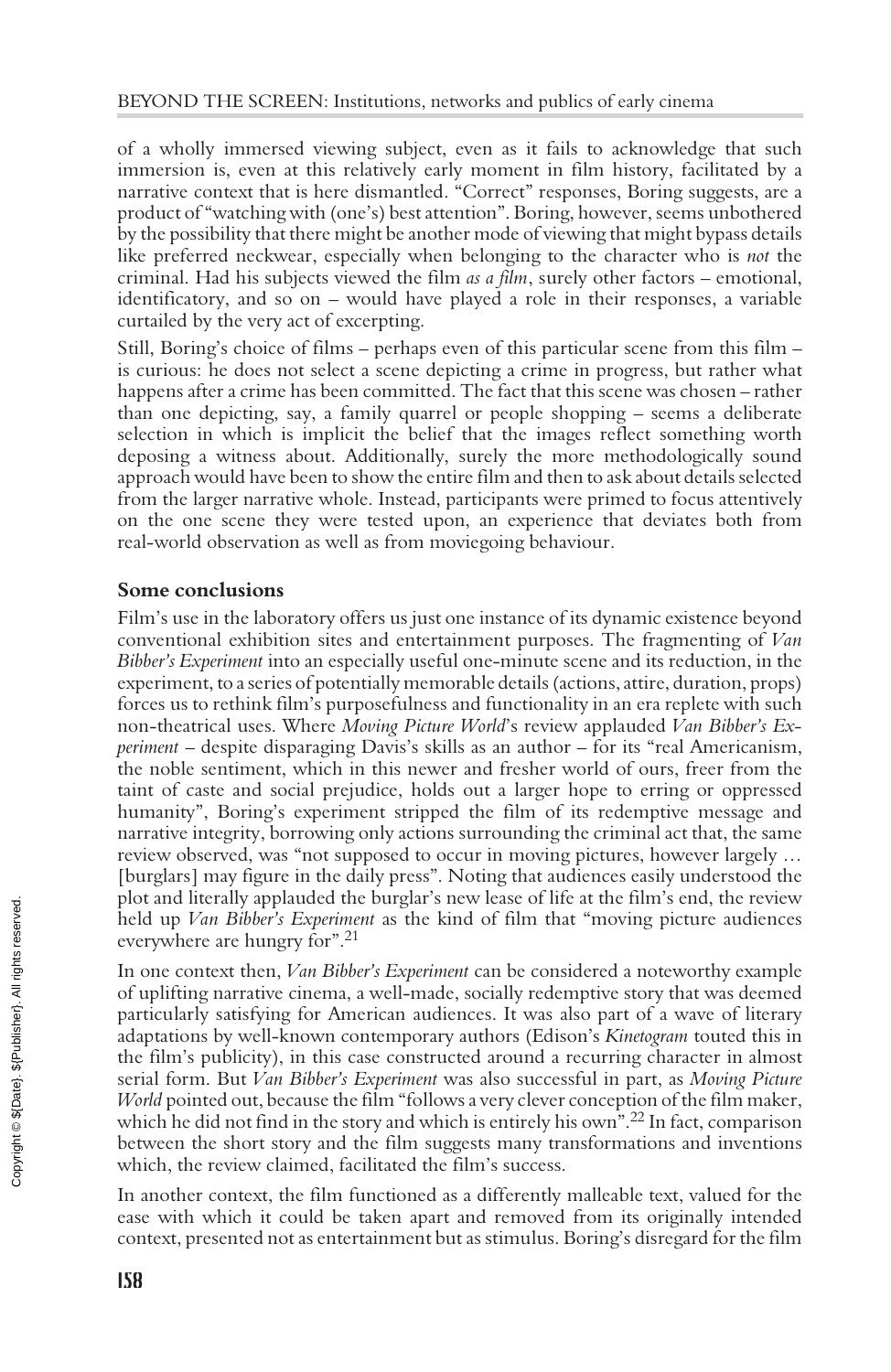as a finite product, his use of it as a means of conveying reportable information to a group of subjects, offers an opportunity to rethink film's multi-purpose functionality in the 1910s. Given its originality, perhaps what is most intriguing about Boring's experiment is that it did not appear to set any methodological trends and has so completely disappeared from the history of psychological experimentation. The lack of contemporary and even retrospective commentary on the moving picture aspect of this experiment suggests that this was only a novel – and not a particularly effective – methodology.

But let us not forget that *Van Bibber's Experiment* also depicts a social experiment, and a successful one at that. The New York club man – now making his third appearance in an Edison production – enacts his experiment because he recognises the burglar from a *photograph*, not a motion picture, that he has been shown earlier in the evening. This, then, is a story about detection, which is what Boring's experiment was in some ways testing, and it revolves around a character with whom audience members – though perhaps not test subjects – were clearly meant to identify. Of course, Boring's subjects would not, presumably, have known about these aspects of the film they were watching (although one wonders if any of them might have seen a previous or even this Van Bibber film, all of which starred Conness in the leading role, and what that recognition might have done to the nature of their responses). Edison's film thus provides a simplified model within itself for a successful version of Boring's experiment – one with implications involving class and gender that would, in fact, end up figuring prominently in psychological research on the subject of witnessing to the present day.

*Acknowledgements:* Leonard De Graaf of the Edison Historic Site provided me with essential information and images, without which I could not have written this essay. For their generous assistance – especially regarding the history of psychology and the use of film in psychological experiments – I would also like to thank Scott Curtis (Northwestern University), Jonathan Auerbach (University of Maryland), Lynne Baker-Ward and Jeffery Braden (North Carolina State University), Susan Carey (Harvard University), Arlie Belliveau (York University), Bob Rieber (Fordham University), and Ludy Benjamin (Texas A&M).

#### **Notes**

- 1. "Van Bibber's Experiment",*Kinetogram* 4 (15 June 1911): 3–5; "Van Bibber's Experiment", *Moving Picture World* (1 July 1911): 1492; David Hulfish, *Cyclopedia of Motion Picture Work* (Chicago: American Technical Society, 1914), 68. The paper print photos survive in the Edison legal files at the Edison National Historic Site.
- 2. Whipple both "suggested and supervised" Boring's research plan. Edwin G. Boring, "Capacity to Report Upon Moving Pictures as Conditioned by Sex and Age: A Contribution to the Psychology of Testimony", *Journal of the American Institute of Criminal Law and Criminology* 6 (March 1916): 820.
- 3. Leslie Y. Rabkin, *The Celluloid Couch* (Lanham, MD: Scarecrow Press, 1998), 4–5. See also Benjamin Harris, "The Role of Film in John B. Watson's Developmental Research Program", *Contributions to a History of Developmental Psychology* (New York: Mouton Publishers, 1985), 359–366. For more on Münsterberg, the films he worked on for the Paramount Pictographs series (which are not extant), and experimental psychology see Scott Curtis's "'Like a Hailstorm on the Nerves of Modern Man': Cinema, Legibility, and the Body in Germany, 1895–1914" (Ph. D. dissertation, University of Iowa, 1996).
- 4. On earlier examples of film's use in documenting psychiatric conditions, see Rabkin,*The Celluloid Couch*, 3.
- 5. As recently as 2006, a study was published that used a film (produced explicitly for the experiment) to study the relationship between stress and memory: "Films come very close to mimicking verbal and visual stimuli as they naturally occur during an experience and for this reason have been used extensively in eyewitness memory and false memory research". Victoria Beckner, David Tucker,